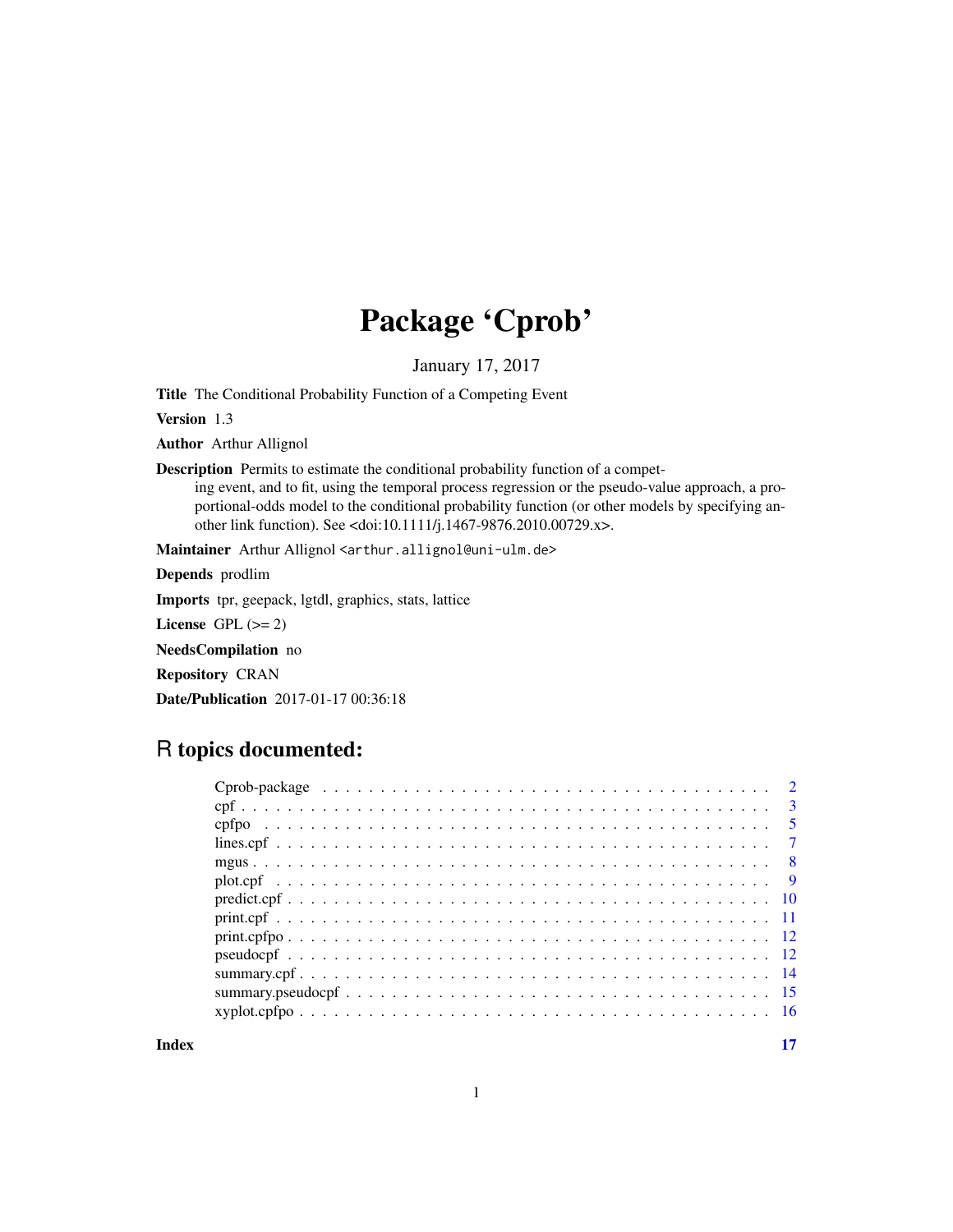<span id="page-1-0"></span>

Estimates the conditional probability function of a competing event, and fits, using the temporal process regression or the pseudo-value approach, a proportional-odds model to the conditional probability function

#### Details

| Package: | Cprob                          |
|----------|--------------------------------|
| Version: | 1.0                            |
| Depends: | prodlim, tpr, lattice, geepack |
| License: | $GPL (=2)$                     |
|          |                                |

#### Index:

| cpf                               | Conditional Probability Function of a Competing<br>Event                            |
|-----------------------------------|-------------------------------------------------------------------------------------|
| cpfpo                             | Proportional-odds Model for the Conditional                                         |
| lines.cpf                         | Probability Function<br>Lines method for 'cpf' objects                              |
| mgus                              | Monoclonal Gammopathy of Undetermined<br>Significance                               |
| plot.cpf                          | Plot method for cpf objects                                                         |
| predict.cpf                       | Conditional Probability Estimates at chosen<br>timepoints                           |
| print.cpf                         | Print a cpf object                                                                  |
| print.cpfpo                       | Print Method for cpfpo objects                                                      |
| pseudocpf                         | Pseudo values for the conditional probability<br>function                           |
| summary.cpf                       | Summary method for cpf                                                              |
| summary.pseudocpf<br>xyplot.cpfpo | Summary method for pseudocpf objects<br>'xyplot' method for object of class 'cpfpo' |
|                                   |                                                                                     |

The cpf function computes the conditional probability function of a competing event and can test equality of (only) two conditional probability curves.

A proportional-odds model for the conditional probability function can be fitted using either cpfpo or pseudocpf. The former function uses the temporal process regression methodology while the latter uses the pseudo value technique.

### Author(s)

Arthur Allignol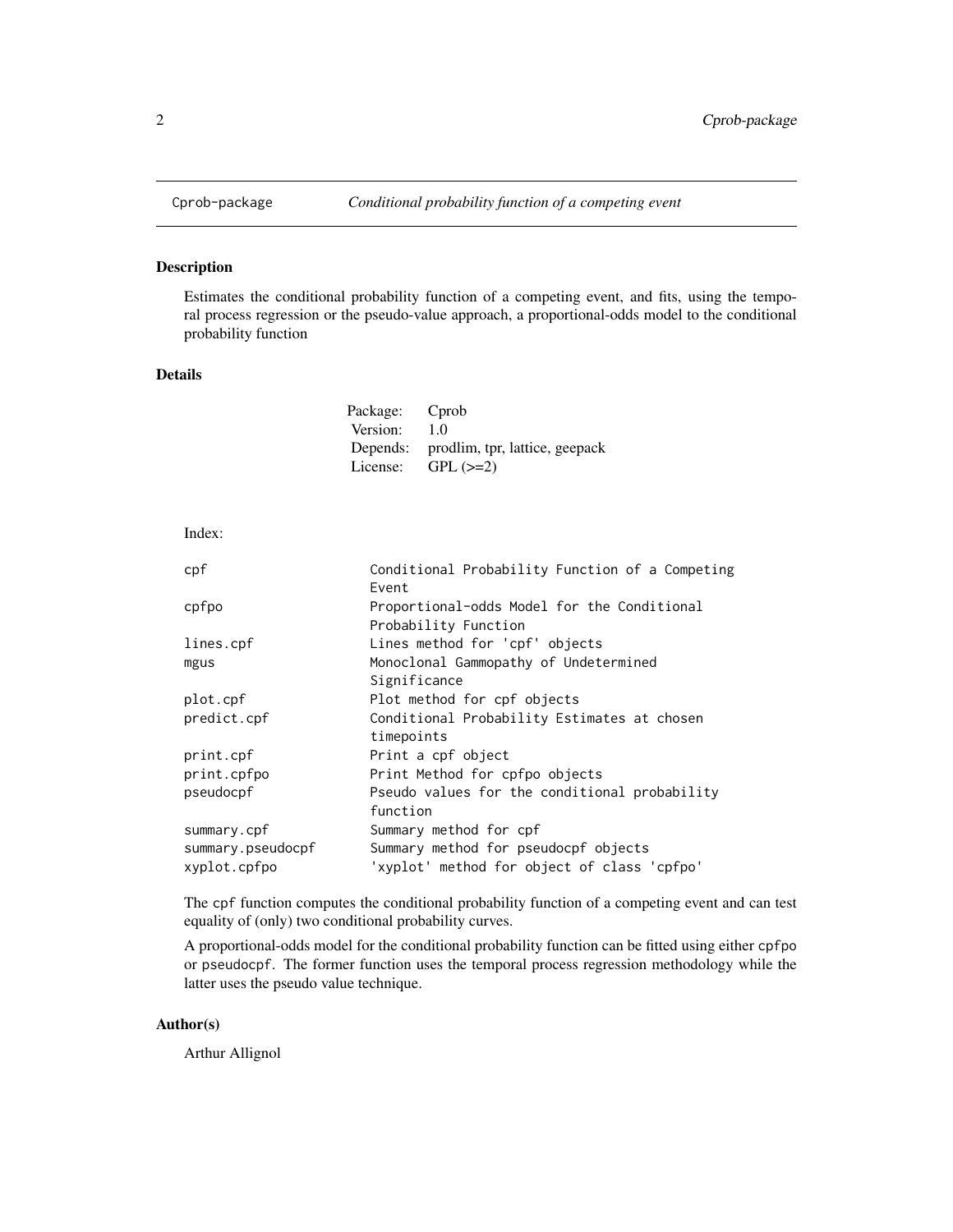<span id="page-2-0"></span>Maintainer: Arthur Allignol <arthur.allignol@uni-ulm.de>

#### References

M.S. Pepe and M. Mori, Kaplan-Meier, marginal or conditional probability curves in summarizing competing risks failure time data? *Statistics in Medicine*, 12(8):737–751.

J.P. Fine, J. Yan and M.R. Kosorok (2004). Temporal Process Regression, *Biometrika*, 91(3):683- 703.

A. Allignol, A. Latouche, J. Yan and J.P. Fine (2011). A regression model for the conditional probability of a competing event: application to monoclonal gammopathy of unknown significance. *Journal of the Royal Statistical Society: Series C*, 60(1):135–142.

P.K. Andersen, J.P. Klein and S. Rosthoj (2003). Generalised Linear Models for Correlated Pseudo-Observations, with Applications to Multi-State Models. *Biometrika*, 90, 15-27.

J.P. Klein and P.K. Andersen (2005). Regression Modeling of Competing Risks Data Based on Pseudovalues of the Cumulative Incidence Function. *Biometrics*, 61, 223-229.

#### See Also

[tpr](#page-0-0)

<span id="page-2-1"></span>cpf *Conditional Probability Function of a Competing Event*

## **Description**

This function computes estimates of the conditional probability function of a competing event and its variance. It also tests equality of conditional probability functions in two samples.

#### Usage

cpf(formula, data, subset, na.action, conf.int = 0.95, failcode)

#### Arguments

| formula   | A formula object that has a Hist object on the left of $a \sim$ operator, and if desired,<br>terms separated by $+$ on the right. Note that any subsetting, i.e., data\$var or<br>$data[,$ "var"], is invalid for this function. |
|-----------|----------------------------------------------------------------------------------------------------------------------------------------------------------------------------------------------------------------------------------|
| data      | A data frame in which the variables in the formula can be interpreted.                                                                                                                                                           |
| subset    | Expression identifying a subset of the data to be used for conditional probability<br>estimation.                                                                                                                                |
| na.action | A missing-data filter function, applied to the model frame, after any subset<br>argument has been used. Default option is options () \$na. action.                                                                               |
| conf.int  | Level for pointwise two-sided confidence intervals. Default is 0.95.                                                                                                                                                             |
| failcode  | Failure code of the event of interest. Default is the smallest event type provided<br>in the data.                                                                                                                               |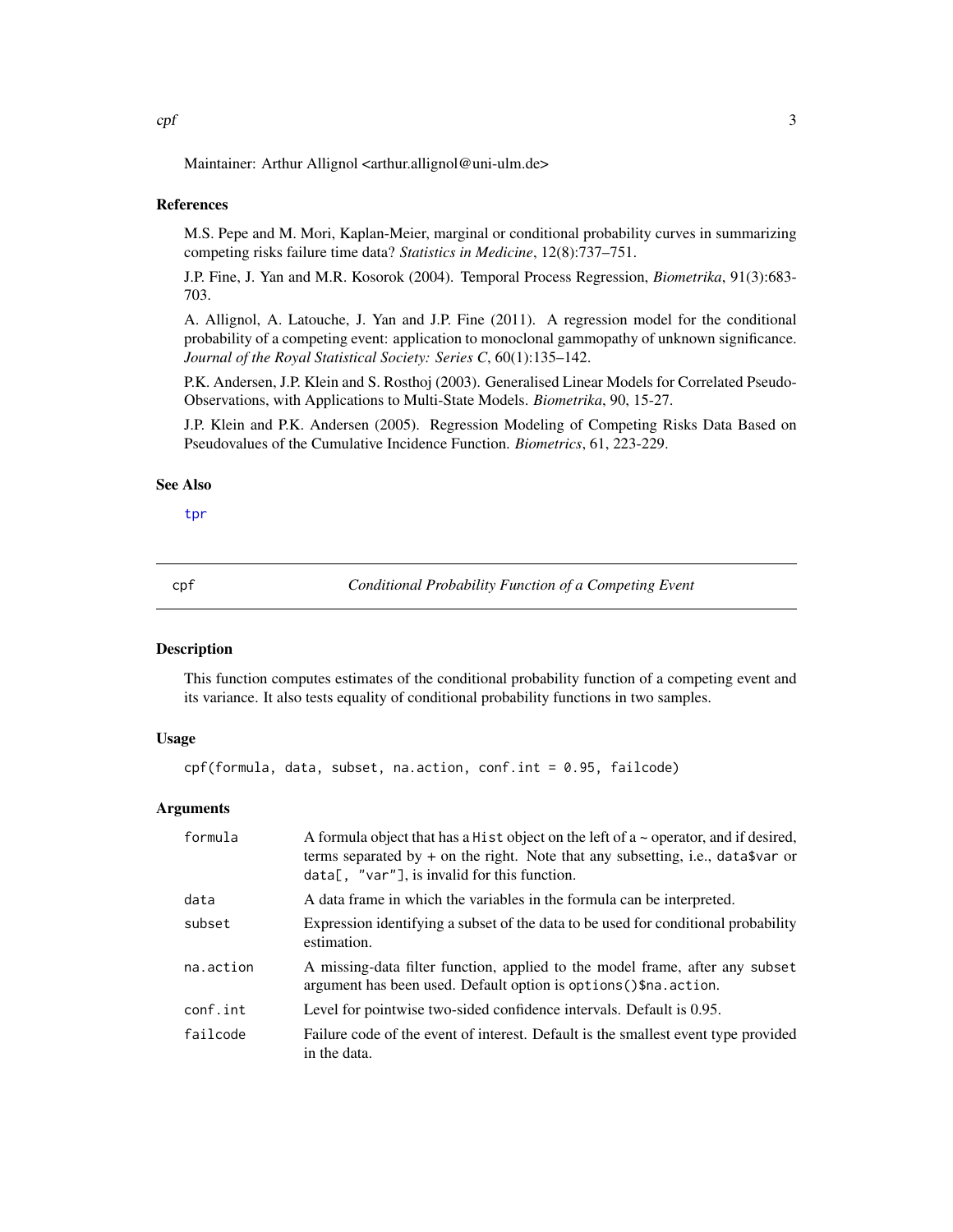## Details

The conditional probability function is defined as the probability of having failed due to one competing event (the event of interest), given that no other event has previously occurred (Pepe, 1993).

The cpf function aims at estimating this quantity along with its variance at each event times. It also computes a test of equality of conditional probability curves in two samples (and *only* in two samples).

Of note, if there is more than 2 competing events, the failure types that are not of interest are aggregated into one competing event.

### Value

cpf returns an object of class cpf with components

| cp          | Estimates of the conditional probability function given at all event times                                                                               |
|-------------|----------------------------------------------------------------------------------------------------------------------------------------------------------|
| var         | Variance estimates                                                                                                                                       |
| time        | Event times                                                                                                                                              |
| lower       | Lower confidence limit for the conditional probability curve                                                                                             |
| upper       | Upper confidence limit for the conditional probability curve                                                                                             |
| n.risk      | Number of individuals at risk just before t                                                                                                              |
| n.event     | A matrix giving the number of events of interest at time $t$ in the first column,<br>and the number of competing events at time $t$ in the second column |
| n.lost      | Number of censored observations at time t                                                                                                                |
| size.strata | Displays the size of each strata                                                                                                                         |
| X           | Gives covariate's name and labels                                                                                                                        |
| strata      | Gives the covariate labels that will be used by default for plotting the conditional<br>probability curves, for example.                                 |
| call        | Call that produced the object                                                                                                                            |
| z           | Test statististic                                                                                                                                        |
| p           | p value of the test                                                                                                                                      |
| failcode    | Same as in function call                                                                                                                                 |

#### Author(s)

Arthur Allignol, <arthur.allignol@uni-ulm.de>

#### References

M.S. Pepe and M. Mori, Kaplan-Meier, marginal or conditional probability curves in summarizing competing risks failure time data? *Statistics in Medicine*, 12(8):737–751.

A. Allignol, A. Latouche, J. Yan and J.P. Fine (2011). A regression model for the conditional probability of a competing event: application to monoclonal gammopathy of unknown significance. *Journal of the Royal Statistical Society: Series C*, 60(1):135–142.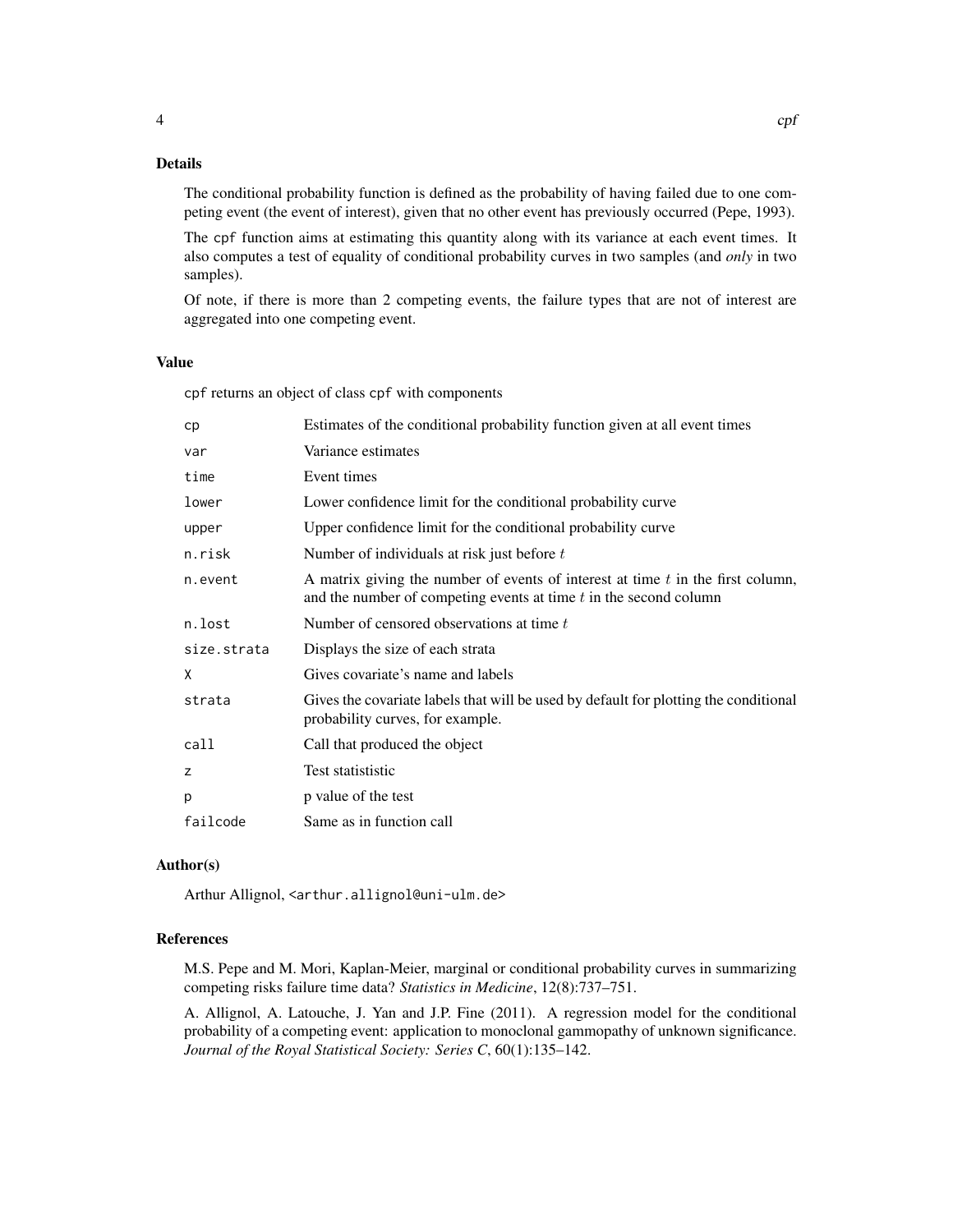#### <span id="page-4-0"></span>cpfpo 5

## See Also

[Hist](#page-0-0), [print.cpf](#page-10-1), [summary.cpf](#page-13-1)

### Examples

```
data(mgus)
CP <- cpf(Hist(time, ev), data = mgus)
CP
## With age dichotomised according to its median
mgus$AGE <- ifelse(mgus$age < 64, 0, 1)
CP <- cpf(Hist(time, ev)~AGE, data = mgus)
CP
summary(CP)
## Conditional probability of the competing event
CP.death <- cpf(Hist(time, ev), data = mgus, failcode = 2)
CP.death
```
<span id="page-4-1"></span>cpfpo *Proportional-odds Model for the Conditional Probability Function*

## Description

This function uses the Temporal Process Regression framework to fit a proportional-odds model to the conditional probability function.

## Usage

```
cpfpo(formula, data, subset, na.action, failcode, tis, w, ...)
```
#### Arguments

| formula   | A formula object whose response, on the left of $a \sim$ operator, is a Hist object,<br>and the terms on the right of $\sim$               |
|-----------|--------------------------------------------------------------------------------------------------------------------------------------------|
| data      | A data.frame in which to interpret the variable names in the formula and subset                                                            |
| subset    | Expression specifying that only a subset of the data set should be used                                                                    |
| na.action | A missing data filter funtion applied to the model frame, after any subset argu-<br>ment has been used. Default is options () \$na. action |
| failcode  | Integer specifying the code for the event of interest                                                                                      |
| tis       | Vector of timepoints on which the model is fitted                                                                                          |
| W         | Vector of weights. Should be of the same length as $t$ is. Default is rep(1, length( $t$ is))                                              |
| $\cdots$  | Further arguments for tpr                                                                                                                  |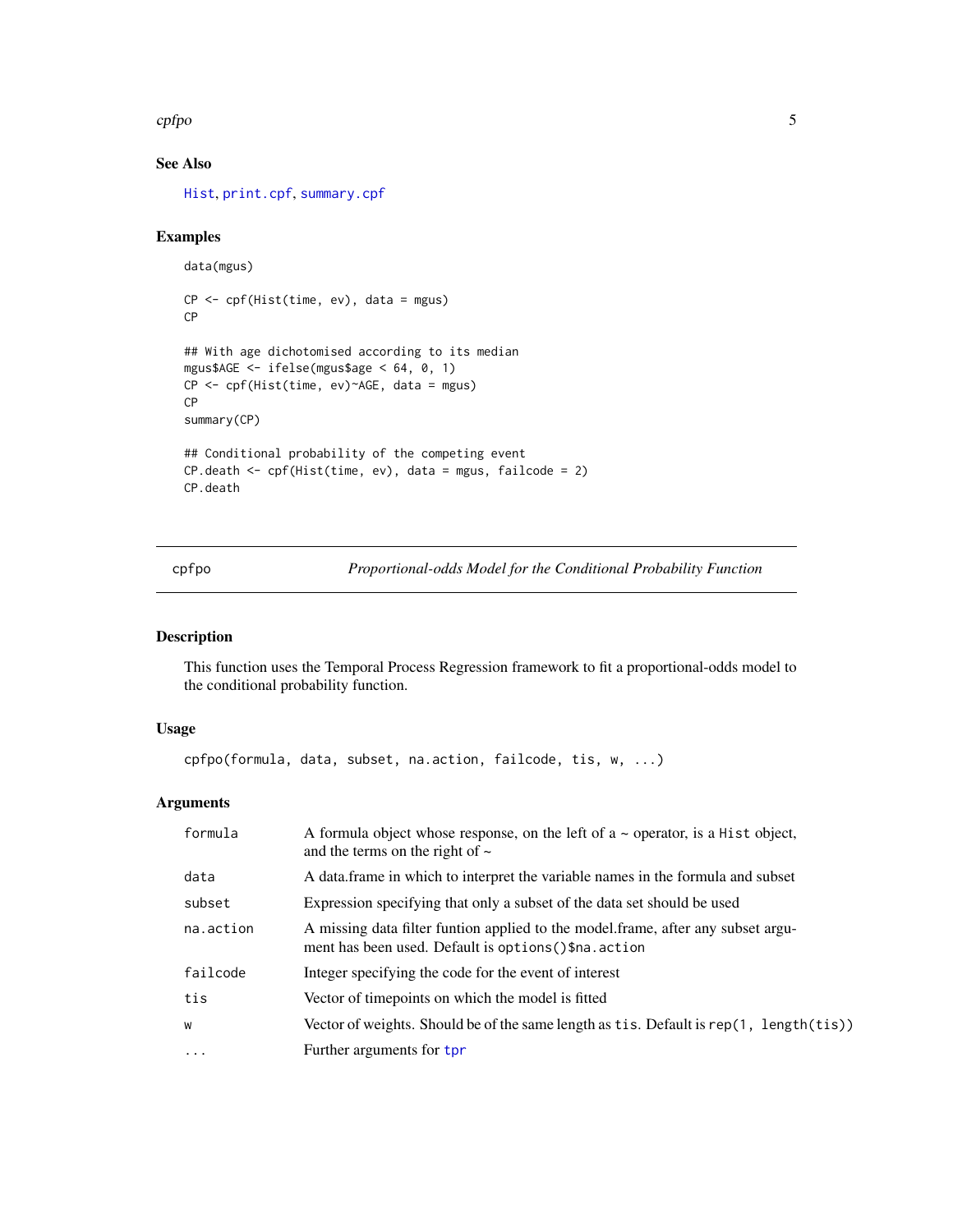#### <span id="page-5-0"></span>Details

The conditional probability function of a competing event is the probability of having failed due to one risk (the event of interest) given that no other failure has previously occurred.

The cpfpo function fits a proportional-odds model for the conditional probability function within the Temporal Process Regression framework, which is a marginal mean model, where the mean of a response  $Y(t)$  at time t is specified conditionally on a vector of covariates Z and a time-dependent stratification factor  $S(t)$ 

$$
E\{Y(t)|Z, S(t) = 1\} = g^{-1}\{\beta(t)'Z\}
$$

This approach enables the application of standard binary regression models in continuous time.

The regression model is fitted using the [tpr](#page-0-0) package. See tpr for further details.

#### Value

cpfpo returns an object of class cpfpo and [tpr](#page-0-0). See [tpr](#page-0-0) for further details.

#### Note

As the returned value is also a tpr object, all the methods defined in the tpr package are available.

#### Author(s)

Arthur Allignol, <arthur.allignol@uni-ulm.de>

#### References

J.P. Fine, J. Yan and M.R. Kosorok (2004). Temporal Process Regression, *Biometrika*, 91(3):683- 703.

M.S. Pepe and M. Mori, Kaplan-Meier, marginal or conditional probability curves in summarizing competing risks failure time data? *Statistics in Medicine*, 12(8):737–751.

A. Allignol, A. Latouche, J. Yan and J.P. Fine (2011). A regression model for the conditional probability of a competing event: application to monoclonal gammopathy of unknown significance. *Journal of the Royal Statistical Society: Series C*, 60(1):135–142.

## See Also

[tpr](#page-0-0), [print.cpfpo](#page-11-1), [xyplot.cpfpo](#page-15-1)

#### Examples

```
data(mgus)
mgus$A <- ifelse(mgus$age < 64, 0, 1)
## fit the model for 2 covariates
fit.cpfpo <- cpfpo(Hist(time, ev)~factor(A) + creat,
                  data = mgus, tis=seq(10, 30, 0.3),
                   w=rep(1,67))
## and plot the odds-ratios
if(require("lattice")) {
```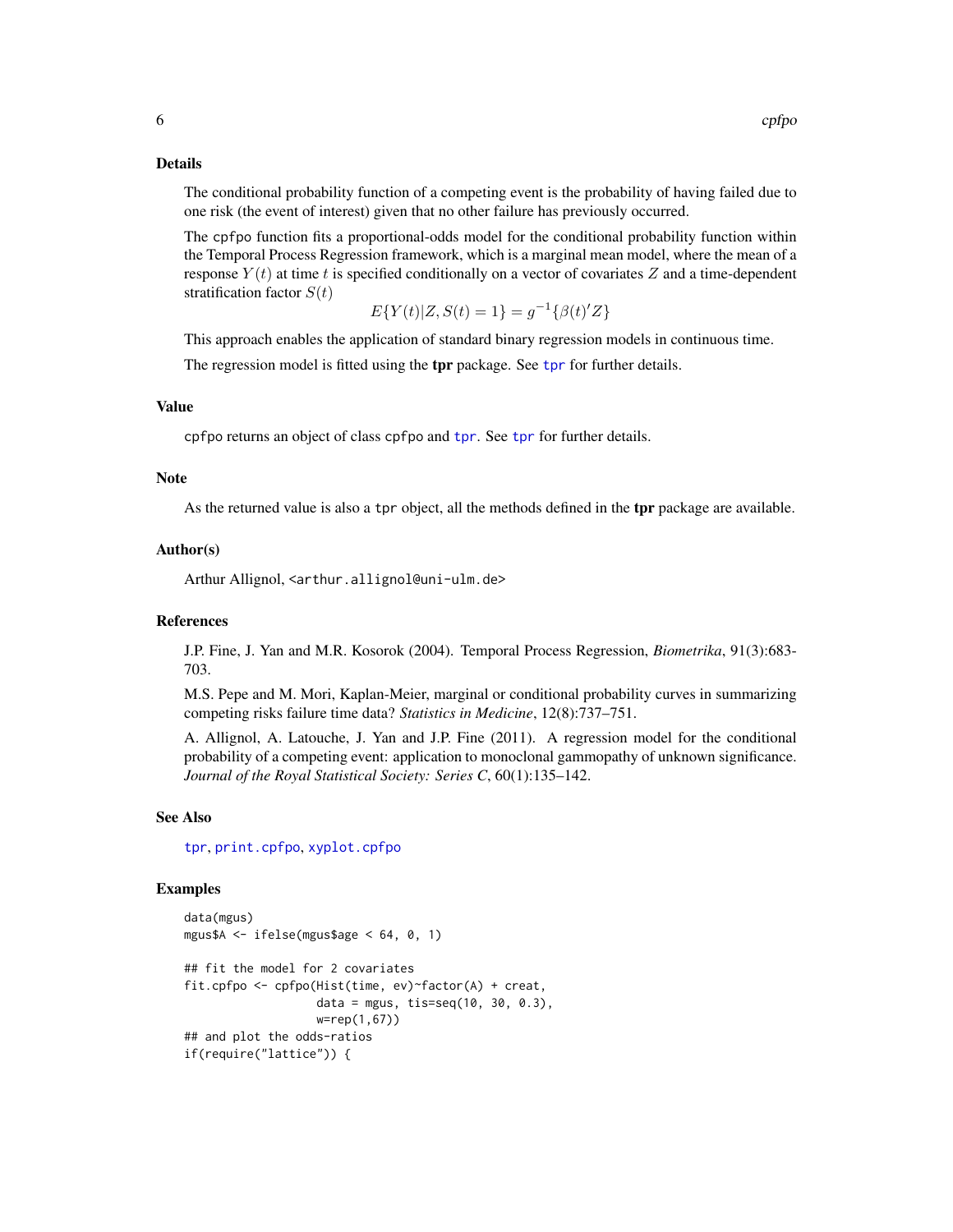#### <span id="page-6-0"></span>lines.cpf 7

```
xyplot(fit.cpfpo, scales = list(relation = "free"), layout = c(3, 1))}
```
## lines.cpf *Lines method for 'cpf ' objects*

## Description

Lines method for cpf objects

## Usage

## S3 method for class 'cpf' lines(x, conf.int = FALSE, mark.time = FALSE, mark = 3,  $col = 1, 1ty, 1ty = 3, ...$ 

## Arguments

| $\mathsf{x}$ | An object of class cpf                                                                                                      |
|--------------|-----------------------------------------------------------------------------------------------------------------------------|
| conf.int     | Logical. Whether to add a pointwise confidence interval                                                                     |
| mark.time    | Controls the labelling of the curves. If set to TRUE, then the curves are marked<br>at each occurrence of a competing event |
| mark         | Mark paramter which will be used to label the curves. Same as pch                                                           |
| col          | A vector of colours                                                                                                         |
| lty          | A vector specifying the line types for the curves                                                                           |
| ci.lty       | A vector specifying the line type for the confidence intervals                                                              |
|              | Other arguments                                                                                                             |

## Value

No value returned

## Author(s)

Arthur Allignol, <arthur.allignol@uni-ulm.de>

## See Also

[plot.cpf](#page-8-1)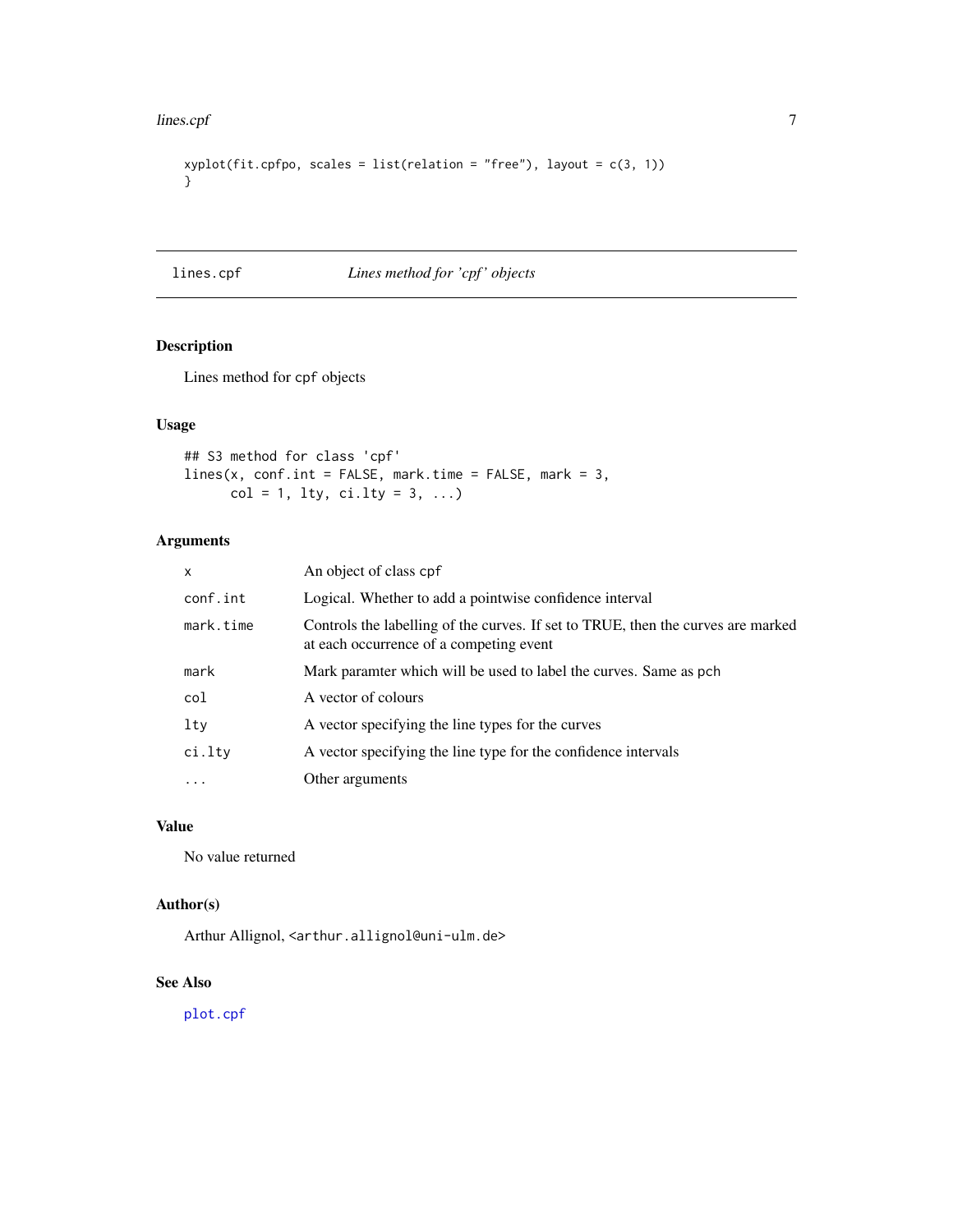<span id="page-7-0"></span>

All 241 patients diagnosed with monoclonal gammopathy of undetermined significance at the Mayo Clinic before Jan. 1, 1971, and followed forward until 1992. The interest lies in the possible transformation of mgus towards a cancer of the plasma cells, death from other causes acting as a competing risk.

#### Usage

data(mgus)

## Format

A data frame with 241 observations and the following 10 variables.

id Patient identification number

time Event time

ev Event type. 0=censored, 1=cancer of the plasma cells, 2=other

age Age at diagnostic of mgus

sex Sex. 1=male, 2=female

y.diag Calendar year of diagnosis

albu Albumine level at mgus diagnosis

creat Serum creatinine level at mgus diagnosis

Hb Hemoglobine level at mgus diagnosis

size Size of the monoclonal protein peak at mgus diagnosis

#### Source

T.M. Thernean and P.M. Grambsch (2001). *Modelling Survival Data: Extending the Cox Model*. Springer, New York.

#### Examples

data(mgus)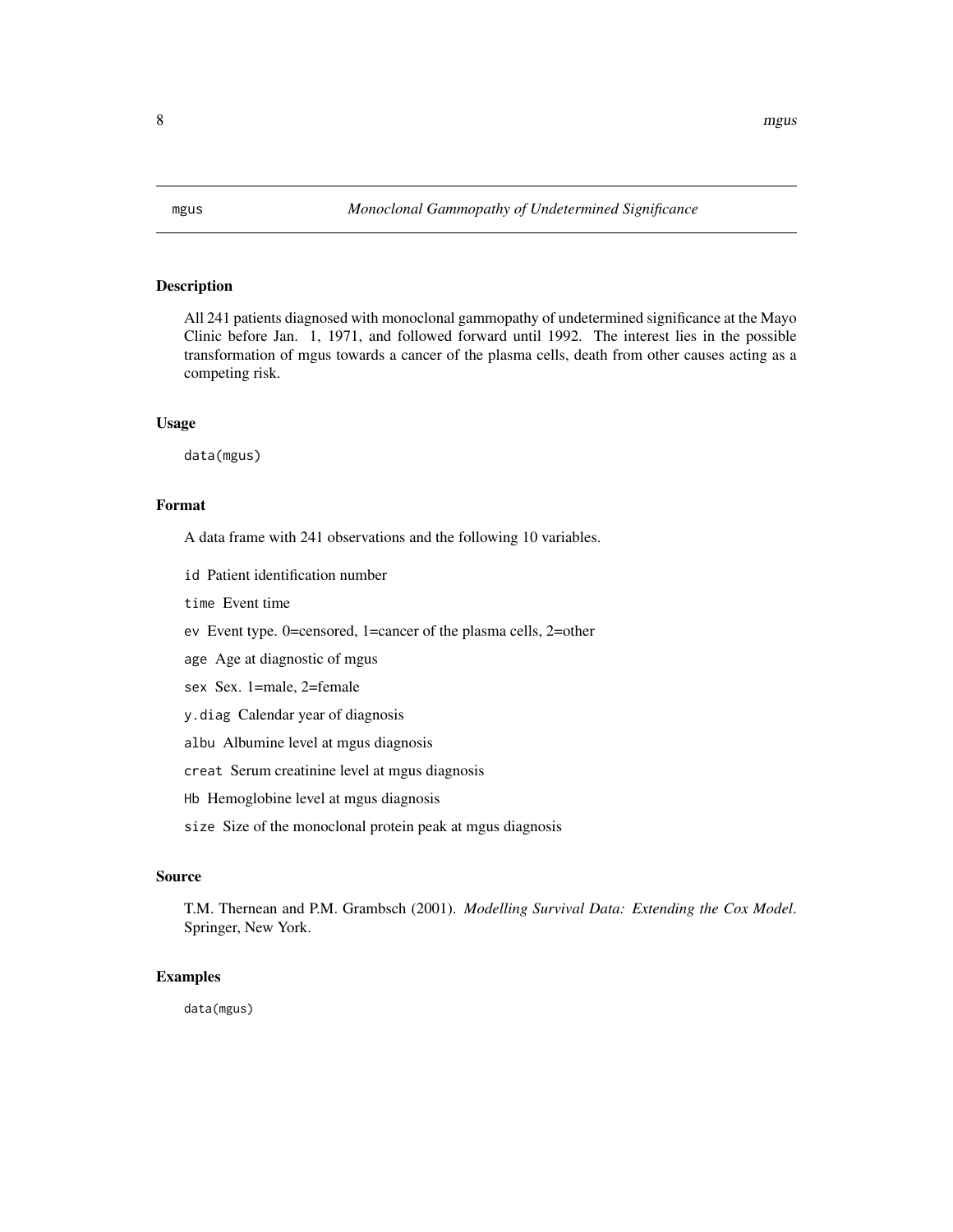<span id="page-8-1"></span><span id="page-8-0"></span>

A plot of conditional probability curves is produced, one for each strata. Pointwise confidence intervals and legend can also be displayed

## Usage

```
## S3 method for class 'cpf'
plot(x, conf.int = FALSE, mark.time = FALSE, mark = 3,col = 1, lty, ci.lty = 3, xlim, ylim = c(0, 1),
     xlab = "", ylab = "", bty = "n", legend = TRUE,
     curvlab = NULL, legend.pos = NULL,
     legend.bty = "n", ...)
```
## Arguments

| X          | An object of class cpf                                                                                                      |
|------------|-----------------------------------------------------------------------------------------------------------------------------|
| conf.int   | A logical indicating whether to plot a pointwise confidence interval. Default is<br><b>FALSE</b>                            |
| mark.time  | Controls the labelling of the curves. If set to TRUE, then the curves are marked<br>at each occurrence of a competing event |
| mark       | Mark parameter which will be used to label the curve. The same as pch                                                       |
| col        | Vector of colours for the curves                                                                                            |
| lty        | Vector of integers specifying the line types                                                                                |
| ci.lty     | A vector of integer controlling the line types for the pointwise confidence inter-<br>vals                                  |
| xlim       | x-axis limits for the plot area. Default is $c(0, 1)$                                                                       |
| ylim       | y-axis limits for the plot area                                                                                             |
| xlab       | x-axis label                                                                                                                |
| ylab       | y-axis label                                                                                                                |
| bty        | see par                                                                                                                     |
| legend     | Whether or nor draw a legend. Default is TRUE                                                                               |
| curvlab    | Text for legend                                                                                                             |
| legend.pos | Position for the legend. Default is the upper left corner                                                                   |
| legend.bty | Box type. See legend                                                                                                        |
| $\cdots$   | Further arguments for plot                                                                                                  |
|            |                                                                                                                             |

#### Value

No value returned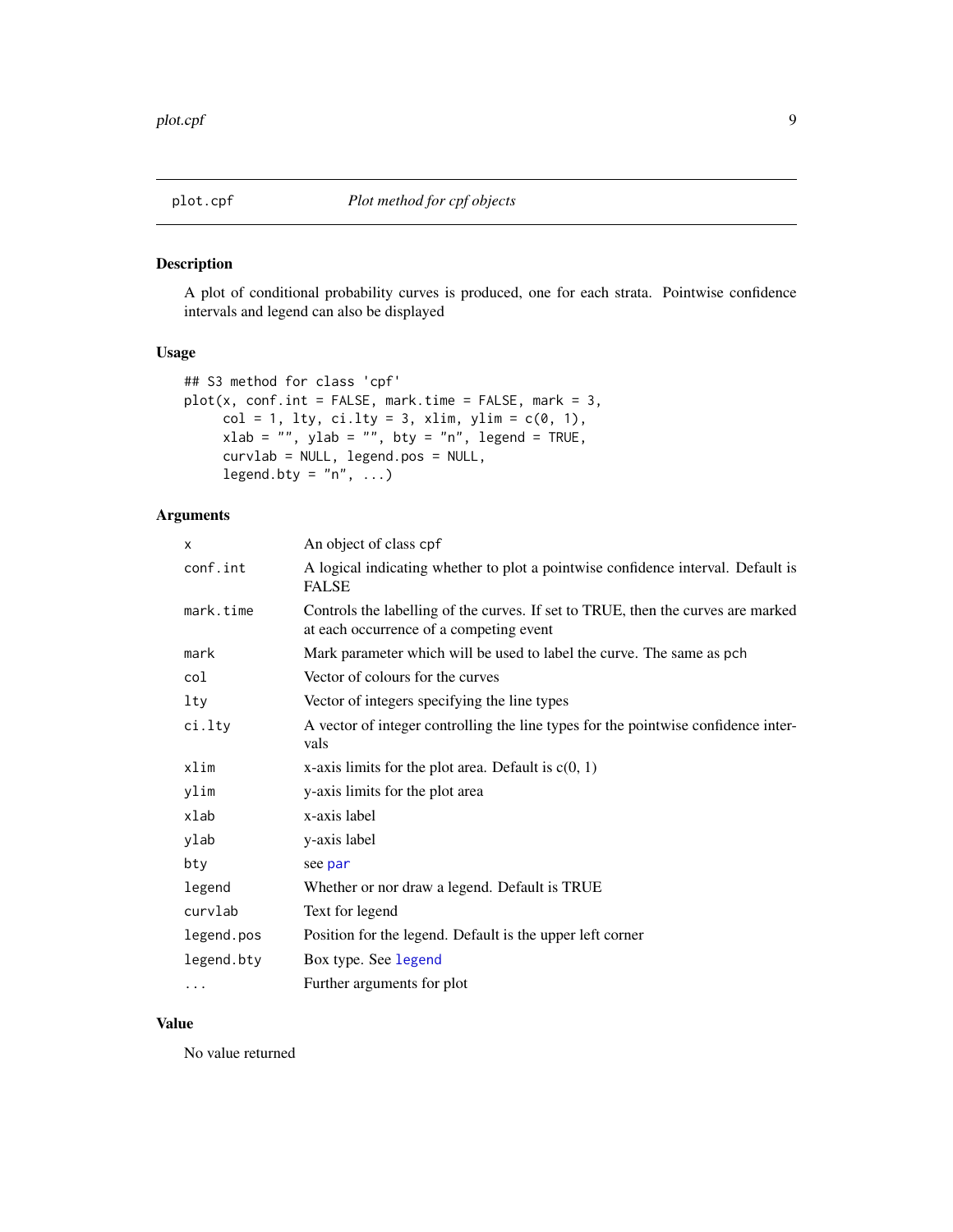#### <span id="page-9-0"></span>Author(s)

Arthur Allignol, <arthur.allignol@uni-ulm.de>

#### See Also

[par](#page-0-0), [cpf](#page-2-1)

## Examples

```
data(mgus)
mgus$A <- ifelse(mgus$age < 64, 0, 1)
fit <- cpf(Hist(time, ev)~A, mgus)
plot(fit, curvlab = c("Age < 64", "Age >= 64"),main = "Conditional Probability of Cancer", xlab = "Years")
```
predict.cpf *Conditional Probability Estimates at chosen timepoints*

#### Description

This function displays estimates of the conditional probability function at timepoints chosen by the user

#### Usage

```
## S3 method for class 'cpf'
predict(object, timepoints, ...)
```
## Arguments

| object     | An object of class cpf |
|------------|------------------------|
| timepoints | Vector of timepoints   |
| .          | Not used               |

## Value

A data.frame with the following columns

| time   | The given timepoints                                      |
|--------|-----------------------------------------------------------|
| cр     | Conditional probability estimates                         |
| var    | Variance estimates                                        |
| lower  | Lower confidence limit                                    |
| upper  | Upper confidence limit                                    |
| n.risk | Number of individuals at risk just before the time points |
| group  | Group, if any                                             |
|        |                                                           |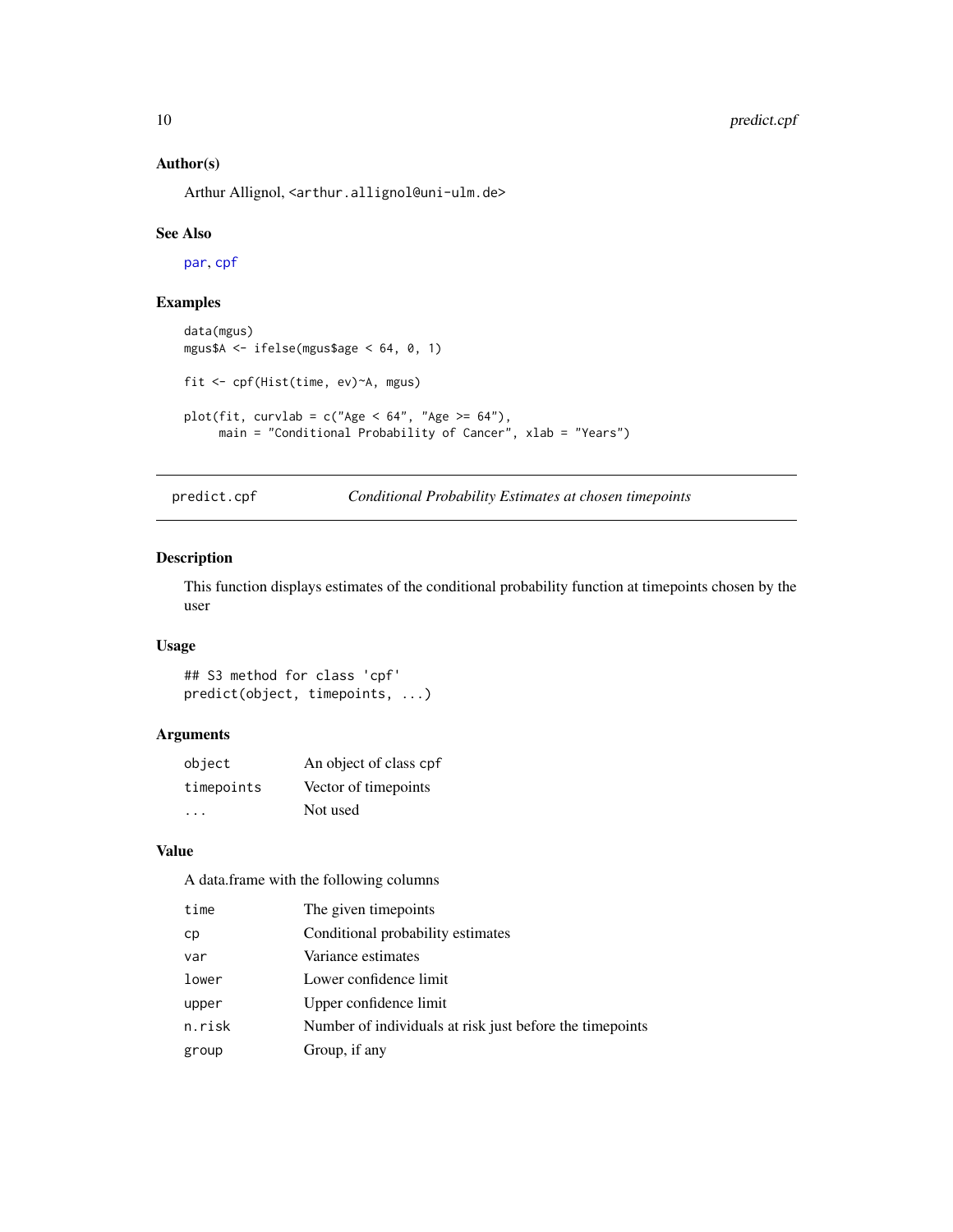#### <span id="page-10-0"></span>print.cpf 11

## Author(s)

Arthur Allgnol, <arthur.allignol@uni-ulm.de>

#### See Also

[cpf](#page-2-1)

## Examples

```
data(mgus)
mgus$A <- ifelse(mgus$age < 64, 0, 1)
test <- cpf(Hist(time, ev)~A, data = mgus)
predict(test, c(10, 20))
```
## <span id="page-10-1"></span>print.cpf *Print a cpf object*

## Description

Print method for a cpf object

## Usage

```
## S3 method for class 'cpf'
print(x, \ldots)
```
## Arguments

|          | A cpf object                                          |
|----------|-------------------------------------------------------|
| $\cdots$ | Further arguments to the print method. Not used here. |

## Value

No value returned.

## Author(s)

Arthur Allignol, <arthur.allignol@uni-ulm.de>

## See Also

[cpf](#page-2-1)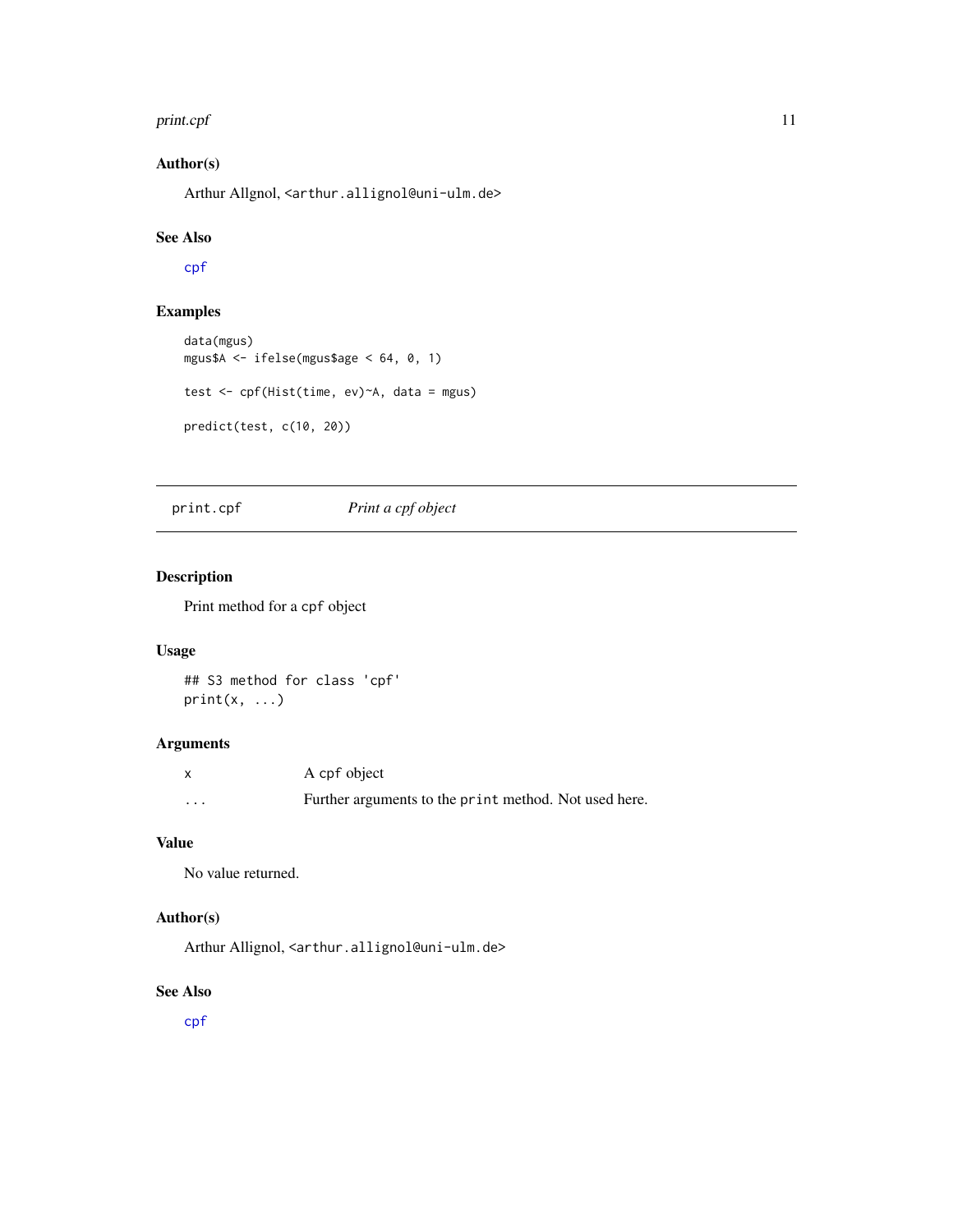<span id="page-11-1"></span><span id="page-11-0"></span>

A print method for an object of class cpfpo. It displays the results of test for non-significant effects, along with the results of the test for time-independent effects.

#### Usage

## S3 method for class 'cpfpo'  $print(x, \ldots)$ 

## Arguments

| X | An object of class cpfpo |
|---|--------------------------|
| . | Not used                 |

#### Value

An invisible list with 2 components

| sig           | Results of the test on non-significant effects            |
|---------------|-----------------------------------------------------------|
| tdep          | Results of the test on the time-dependence of the effects |
| See tpr. test |                                                           |

#### Author(s)

Arthur Allignol, <arthur.allignol@uni-ulm.de>

## See Also

[tpr.test](#page-0-0), [cpfpo](#page-4-1)

<span id="page-11-2"></span>pseudocpf *Pseudo values for the conditional probability function*

## Description

The function computes pseudo values and then fit a proportional-odds model to the conditional probability function using GEE

## Usage

```
pseudocpf(formula, data, id, subset, na.action, timepoints,
         failcode = 1, ...)
```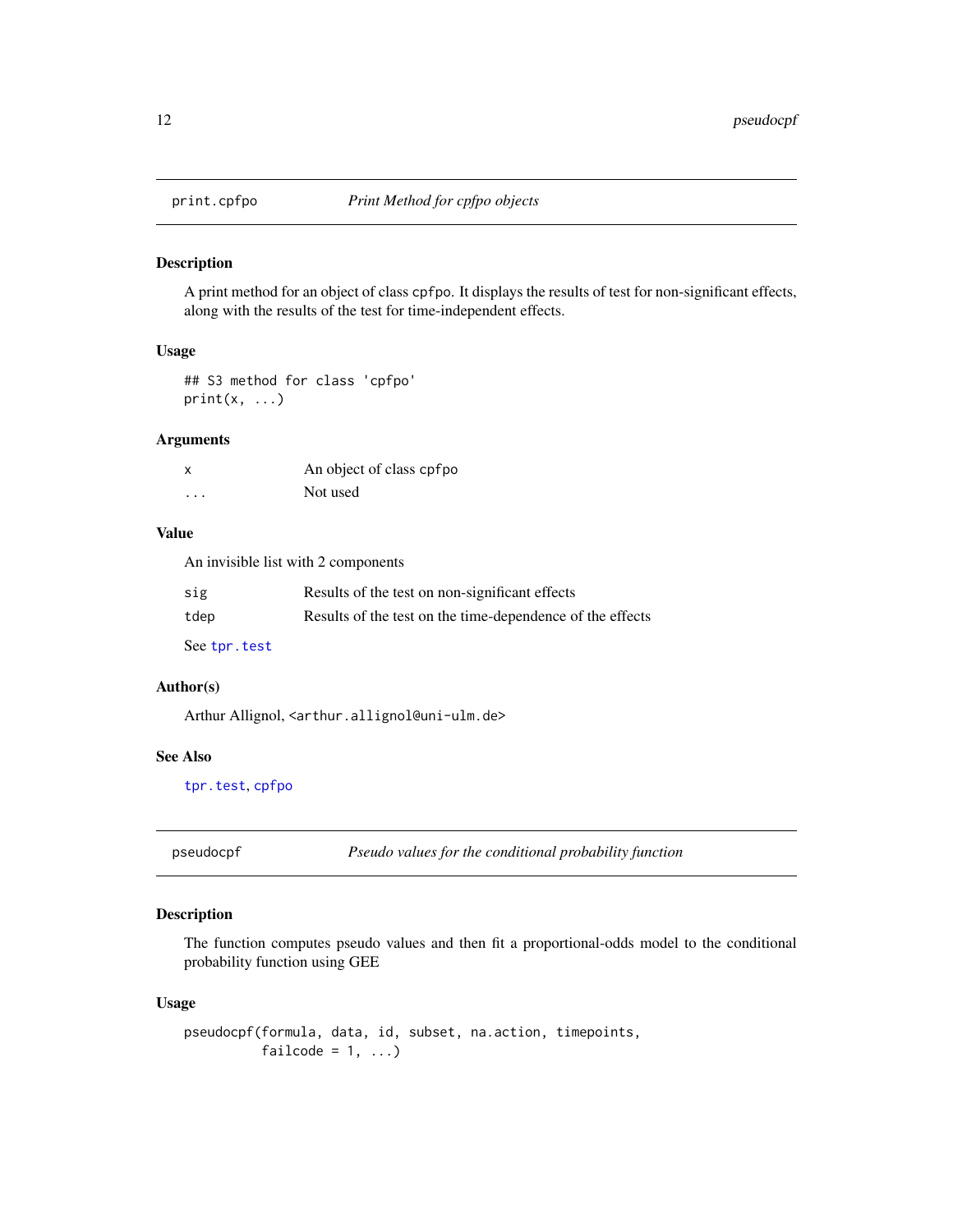## <span id="page-12-0"></span>pseudocpf 13

#### Arguments

| formula    | A formula object, whose terms are on the right of $a \sim$ operator and the response,<br>a Hist object, on the left                        |
|------------|--------------------------------------------------------------------------------------------------------------------------------------------|
| data       | A data frame in which to interpret the formula                                                                                             |
| id         | Individual patient id                                                                                                                      |
| subset     | Expression specifying that only a subset of the data set should be used                                                                    |
| na.action  | A missing data filter funtion applied to the model frame, after any subset argu-<br>ment has been used. Default is options () \$na. action |
| timepoints | Time points at which to compute the pseudo values                                                                                          |
| failcode   | Integer that specifies which event is of interest                                                                                          |
| $\ddotsc$  | Other arguments for the geese function                                                                                                     |

## Details

The regression model is fitted using a method based on the pseudo-values from a jackknife statistic constructed from the conditional probability curve. Then a GEE model is used on the pseudovalues to obtain the odds-ratios.

## Value

Returns an object of class pseudocpf containing the following components:

| fit        | A geese object                                          |
|------------|---------------------------------------------------------|
| pseudo     | The pseudo values computed at the specified time points |
| timepoints | Same as in the function call                            |
| call       | The matched call                                        |

## Note

Besides the estimated regression coefficients, the function returns the computed pseudo-values, so that one can fit a different model, e.g., with a different link function.

## Author(s)

Arthur Allignol, <arthur.allignol@uni-ulm.de>

#### References

P.K. Andersen, J.P. Klein and S. Rosthoj (2003). Generalised Linear Models for Correlated Pseudo-Observations, with Applications to Multi-State Models. *Biometrika*, 90, 15-27.

J.P. Klein and P.K. Andersen (2005). Regression Modeling of Competing Risks Data Based on Pseudovalues of the Cumulative Incidence Function. *Biometrics*, 61, 223-229.

#### See Also

[geese](#page-0-0), [summary.pseudocpf](#page-14-1)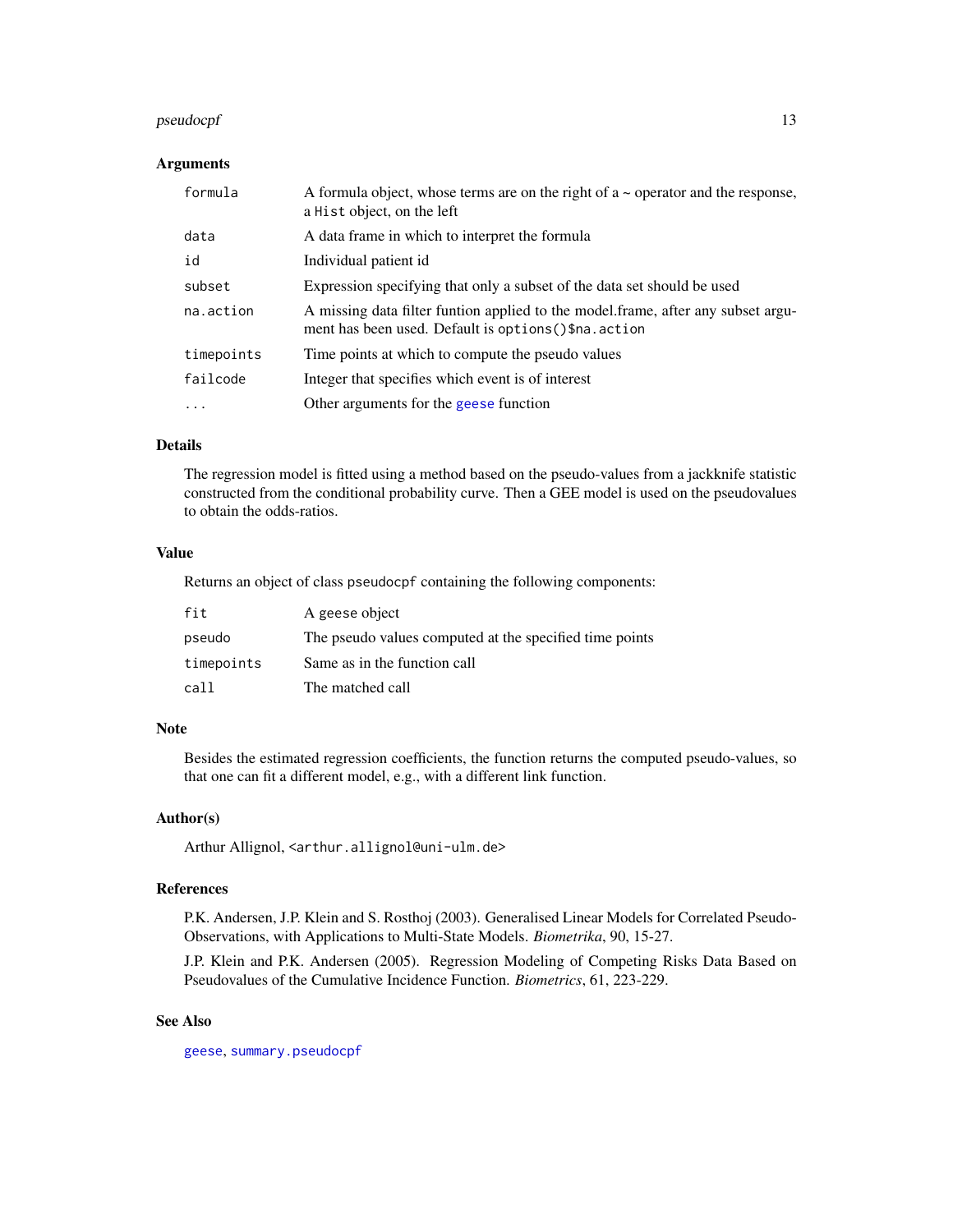## Examples

```
data(mgus)
cutoffs \leq quantile(mgus$time, probs = seq(0, 1, 0.05))[-1]
### with fancy variance estimation
fit1 <- pseudocpf(Hist(time, ev) \sim age + creat, mgus, id = id,
                  timepoints = cutoffs, corstr = "independence",
                  scale.value = TRUE)
summary(fit1)
### with jackknife variance estimation
fit2 <- pseudocpf(Hist(time, ev) ~ age + creat, mgus, id = id,
                  timepoints = cutoffs, corstr = "independence",
                  scale.value = TRUE, jack = TRUE)
summary(fit2)
```
<span id="page-13-1"></span>summary.cpf *Summary method for cpf*

#### Description

Provides a summary of a cpf object.

### Usage

```
## S3 method for class 'cpf'
summary(object, ...)
## S3 method for class 'summary.cpf'
print(x, \ldots)
```
#### Arguments

| object       | An object of class cpf         |
|--------------|--------------------------------|
| $\mathsf{x}$ | An object of class summary.cpf |
|              | Not used                       |

## Value

A list with the following components

| est  | A list of data. frame according to the covariate number of levels. Each data. frame |
|------|-------------------------------------------------------------------------------------|
|      | contains conditional probability estimates, variance estimates, number of indi-     |
|      | vidual at risk at each event times, number of events for the event of interest,     |
|      | number of competing events, and the event times.                                    |
| call | Call that produced the cpf object                                                   |
| X    | Covariate's name and levels                                                         |
| z, p | Test statistic and p value                                                          |
|      |                                                                                     |

<span id="page-13-0"></span>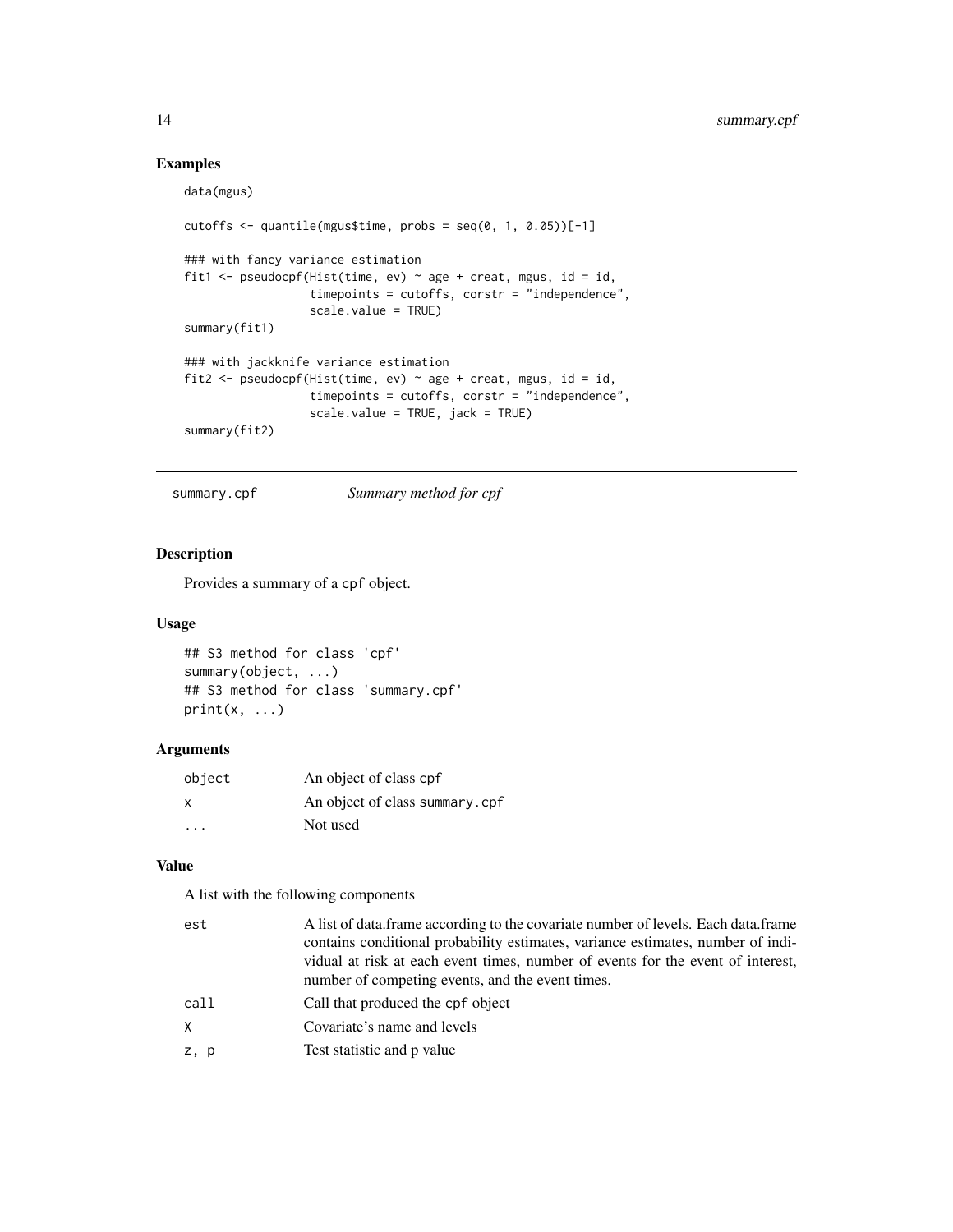## <span id="page-14-0"></span>summary.pseudocpf 15

## Author(s)

arthur allignol, <arthur.allignol@uni-ulm.de>

#### See Also

[cpf](#page-2-1)

<span id="page-14-1"></span>summary.pseudocpf *Summary method for pseudocpf objects*

## Description

Summary method for pseudocpf objects

## Usage

## S3 method for class 'pseudocpf' summary(object, conf.int =  $0.95$ , scale =  $1, ...$ )

## Arguments

| object   | An object of class pseudocpf                                                                                                                 |
|----------|----------------------------------------------------------------------------------------------------------------------------------------------|
| conf.int | Level for the two-sided confidence intervals                                                                                                 |
| scale    | Vector of scale factors for the coefficients, defaults to 1. The confidence limits<br>are for the risk change associated with one scale unit |
| $\cdots$ | Other arguments                                                                                                                              |

#### Value

Returns an objet of class summary.pseudocpf that includes the following components:

| call         | The matched call                                                                                                                                      |
|--------------|-------------------------------------------------------------------------------------------------------------------------------------------------------|
| coefficients | A matrix with 5 columns including the regression coefficients, odds-ratios, standard-<br>errors, wald statistics and corresponding two-sided p-values |
| conf.int     | A matrix with 4 columns that consists of the odds-ratios, $exp(-\text{coef})$ and the<br>lower and upper bounds of the confidence interval            |

## Author(s)

Arthur Allignol, <arthur.allignol@uni-ulm.de>

## See Also

[pseudocpf](#page-11-2)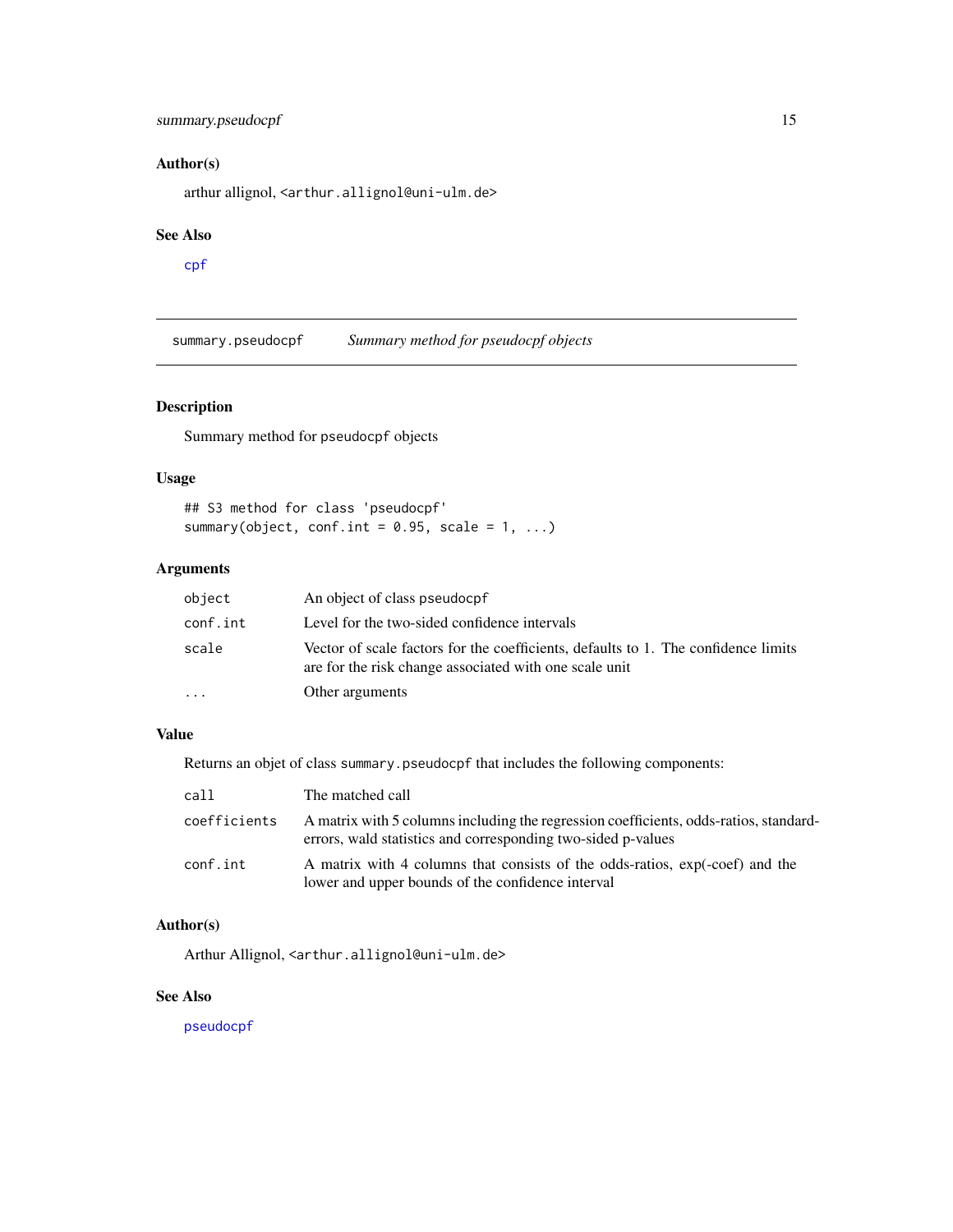<span id="page-15-1"></span><span id="page-15-0"></span>

This function plots the results of the proportional-odds model fitted to the conditional probability function using [cpfpo](#page-4-1).

#### Usage

```
## S3 method for class 'cpfpo'
xyplot(x, data = NULL, conf.int = TRUE, level = 0.95,odds = TRUE, intercept = TRUE, ylab, xlab, lty = c(1, 3, 3),
      col = c(1, 1, 1), ...
```
## Arguments

| x         | An object of class cpfpo                                                                            |
|-----------|-----------------------------------------------------------------------------------------------------|
| data      | Useless. Can be kept to NULL                                                                        |
| conf.int  | Logical. Whether to plot pointwise confidence intervals. Default is TRUE                            |
| level     | Level of the pointwise confidence interval. Default is 0.95                                         |
| odds      | If set to TRUE, the odds-ratios are displayed. Otherwise their logs are plotted.<br>Default is TRUE |
| intercept | Logical. Controls whether the intercept should also be displayed. Default is<br>TRUE.               |
| ylab      | Label for the y-axis                                                                                |
| xlab      | Label for the x-axis                                                                                |
| lty       | Vector of line types. Default is 1 for the odds-ratio and 3 for the confidence<br>interval.         |
| col       | A vector of colours. Default is black                                                               |
| $\ddotsc$ | Further arguments                                                                                   |

## Value

The function returns a trellis object. See [xyplot](#page-0-0) for further details.

#### Author(s)

Arthur Allignol, <arthur.allignol@uni-ulm.de>

## See Also

[cpfpo](#page-4-1), [xyplot](#page-0-0)